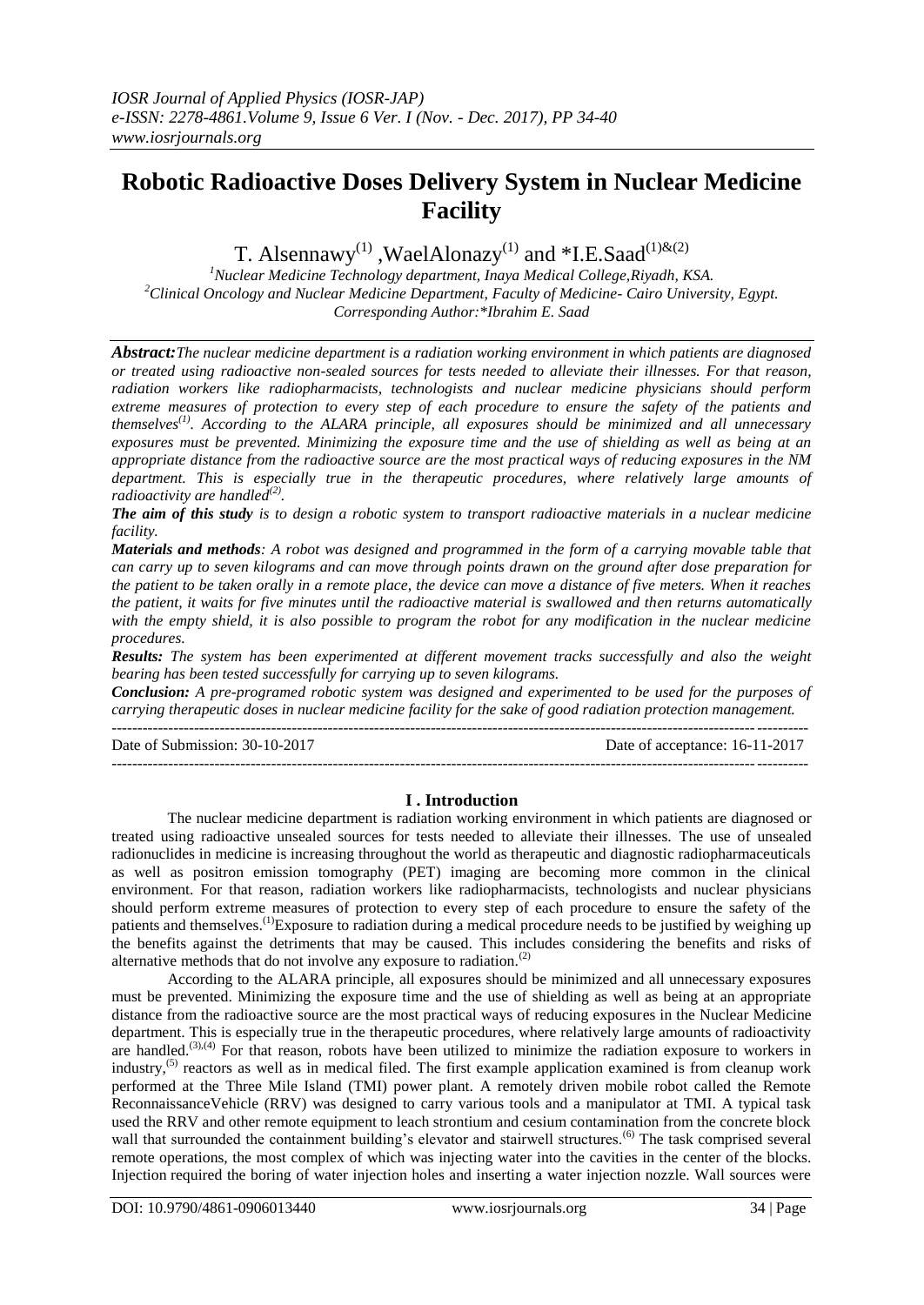in the range of 2 Gy/h to 3 Gy/h (200 to 300 R/h) gamma. Another task was the removal of sludge and contamination from the basement that included cleaning the floor and using a pressure washer to clean walls.<sup>(7)</sup>A second application area involves robotic and remote systems operating at a reactor site or support facility. This system deployed in a spent fuel pool at a reactor site working on tasks such as inspection and characterization might encounter very high dose levels in the following ranges. On vertical walls, dose rate is generally less than 1 Gy/h. On the bottom of the pool not directly below the fuel racks, dose rates are below 5 Gy/h. On the bottom of the pool under the storage racks without the fuel rods in place dose rate is less than 50 Gy/h. Under racks with fuel rods in place the dose rate can exceed 200 Gy/h.<sup>(8)</sup>. Another area is a dry storage cask. In this case, the radiation levels internal to the cask have been reported up to 100 Gy/h, containing both gamma and neutron radiation. For the pressure vessel annulus of the reactor, levels of 100 Gy/h (gamma) and 300 Gy/h (neutron) have been observed. For the lower and upper intervals of the pressure vessel, values of 0.2 Gy/h (gamma) and 0.07 Gy/h have been observed, respectively. Systems operating in a light water reactor waste disposal facility could see dose rates of 2 Gy/h to 3 Gy/h (200 to 300 R/h) ranging upwards to 300 Gy/h (30,000 R/h).<sup>(9), (10)</sup>

As regard to the robot usage in the field of Medical isotopes, sterilization, irradiation, it was clearly acknowledged thatduring the production of medical isotopes, exposure rates of 0.014 Gy/h (1400 mR/h) immediatelyfollowing target bombardment to a steady exposure rate of approximately 0.0035 Gy/h (350 mR/h) five to seven days following bombardment have been observed <sup>(10)</sup>. Consequently, remote target handling equipment needs to be designed to support these exposure rates over the life of the facility, and this is especially challenging whenever increased demand necessitates increased throughout and higher system availability. A typical dose for a food and medical products sterilization facility treating a medical product might be 25 kGy gamma and for a food product 4  $kGy^{(11)}$ . Dose rate in an irradiator found in a research facility might range as high as 20 kGy/h. In an industrial irradiation facility (consider one that might contain 3 MCi of cobalt-60), the dose rate might range to 100 kGy/h near the source; however, it is generally around 10 kGy/h.  $^{(12)}$ 

In the field of nuclear medicine, the most common procedure that may results in relatively high exposure to the workers is the radioiodine therapy.Iodine-131 has been used for over 60 years in the treatment of patients with DTC, to destroy both remaining thyroid cells and carcinoma foci. However, the indications for radioiodine therapy continue to be debated.<sup>(13,14)</sup> Radioiodine therapy of DTC is based on the ability of tumor cells to accumulate iodine, leading to in intensive, selective, and tumoricidal irradiation<sup>(15)</sup>.Iodine-131 has a physical half-life of 8.05 days. It decays by high-energy gamma photon (364 keV) and particulate emissions (beta particle). The beta emission has an average energy of 192 keV [max energy =  $607$  keV (90%), and 810 keV (7%)] and the beta particle will deposit its energy within 2.2 mm (90%) and 3.1 mm (7%), respectively of its site of origin. with a mean tissue range of only 0.8 mm. The success of thyroid ablation with I-131 depends mainly on the mass of remaining thyroid tissue in the neck and the initial dose rate to this tissue.<sup>(16)</sup> The administration of the I-131 to the patient may be in the form of liquid solution or in the form of capsules. Both forms have its own benefits and risks. Capsules are more convenient, but have generally been more expensive. Liquid formulations may require extra measures to minimize radiation contamination at the time of administration. RAI in capsules and liquid are generally believed to be equivalent in efficacy, although there has been some concern regarding a reduction in RAI bioavailability from capsules, because of incomplete dissolution related to the amount of magnesium stearate in the capsule.  $(17)$ There are a variety of nuclear medicine therapy procedures which is used for treatment of various types of diseases like phosphorus-32 sodium phosphate and Strontium89, Samarium-153, Rhenium 186 that are used for Palliation of Bone Pain from Osteoblastic Metastases**.** (17)

The introduction of PET tracers has been widely used in the field of molecular imaging, the transportation of PET tracers within the cyclotron facility as well as the transportation within the imaging facility may contribute to high radiation doses for workers which requires introduction of new ways of protection.<sup>(12)</sup>Other applications and dose ranges are: medical diagnosis  $10-100$  mGy, medical therapy  $1-10$ Gy, industrial food and agriculture processing 0.1—10 kGy, industrial sterilization 10—30 Gy, and industrial materials modification 50—100 Gy.Systems designed to handle these products are expected to work for a long period with high reliability, but depending upon the design and use requirements, thesesystems may be able to be located in a shielded area whenever the highest exposures are present.<sup>(11)</sup>

**Aim of the work**:is to design a robotic system to transport radioactive materials in a nuclear medicine facility.

### **II. Materials And Methods**

The robot is designed to transport subjects from place to place guided by a colored strip on the floor to assign the path of motion and it is programed to wait for 5 minutes and returns back to the original place. And this design will help the nuclear medicine worker whom handles the delivery of radioactive materials to patients in a n isolated place without further exposure to the dose during administration by the patients. The robot was designed by using a software for programming as follows: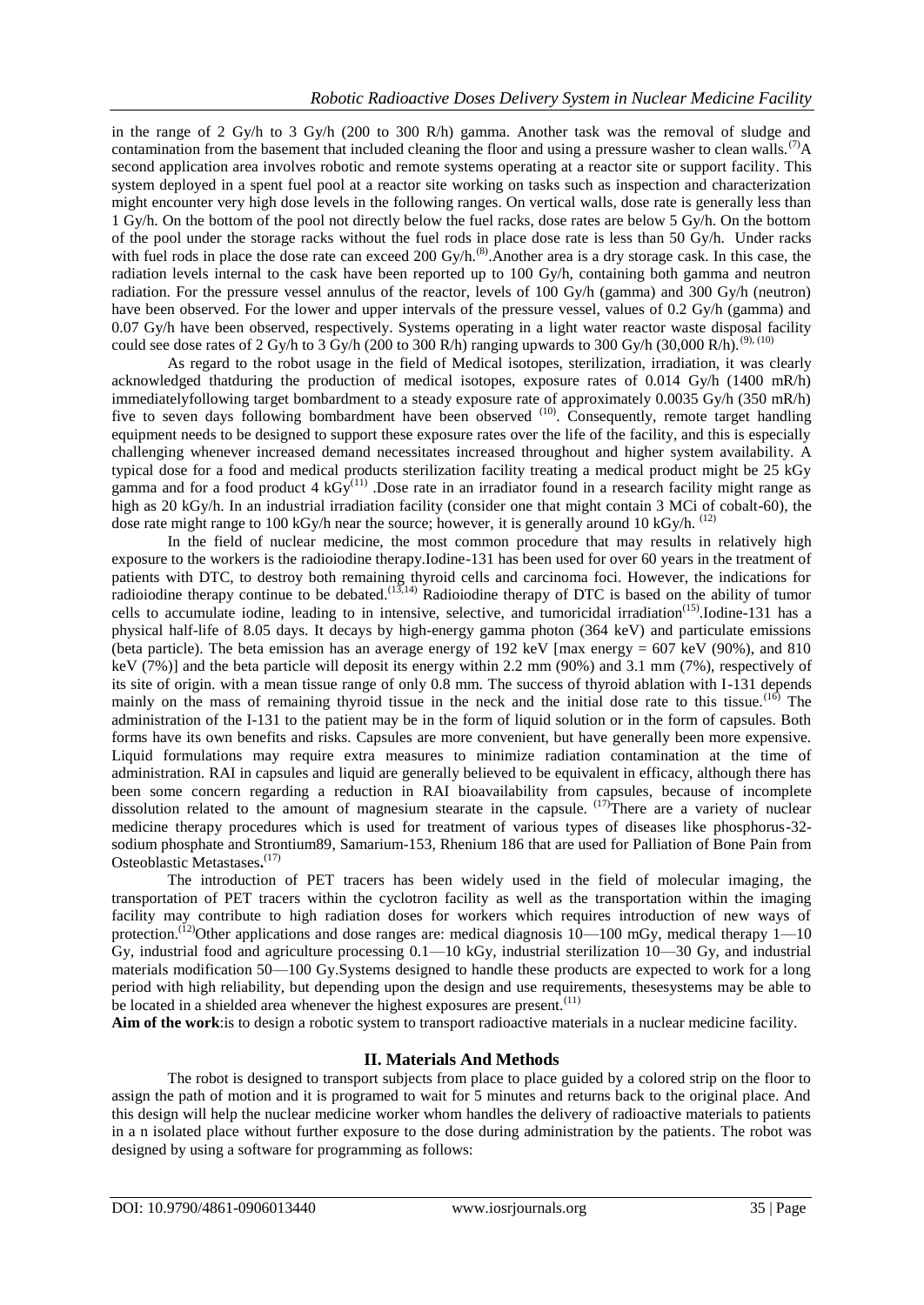## **System design and component 1- Regulated Power Supply 2-Megapi Arduino**

Megapi Arduinos a main control board upgraded and improved for teaching and entertainment on the basis of Arduino Uno. With powerful driving ability and maximum output power of 36W (3A), it can drive four DC motors simultaneously. Well-designed color system is used with sensor modules perfectly, and eight user-GUI programming tool upgraded from Scratch and mobile APP to meet the needs of various users friendly independent RJ25 ports implements circuit connection easily. In addition, it supports most Arduino programming tools (Arduino/ArduBlock), and provides theGUI programming tool upgraded from Scratch and mobile APP to meet the needs of various users.Figure 1

# **Specifications**

- Output voltage: 5V DC
- Input voltage: 6V-12V DC
- Maximum input current: 3A
- Communication mode: UART, I²C,digital I/O, analog input
- Control chip: Atmega 328P
- $\bullet$  Dimension: 80 x 60 x 18 mm (L x W x H)





**Figure (2)**Megapi Arduino Specifications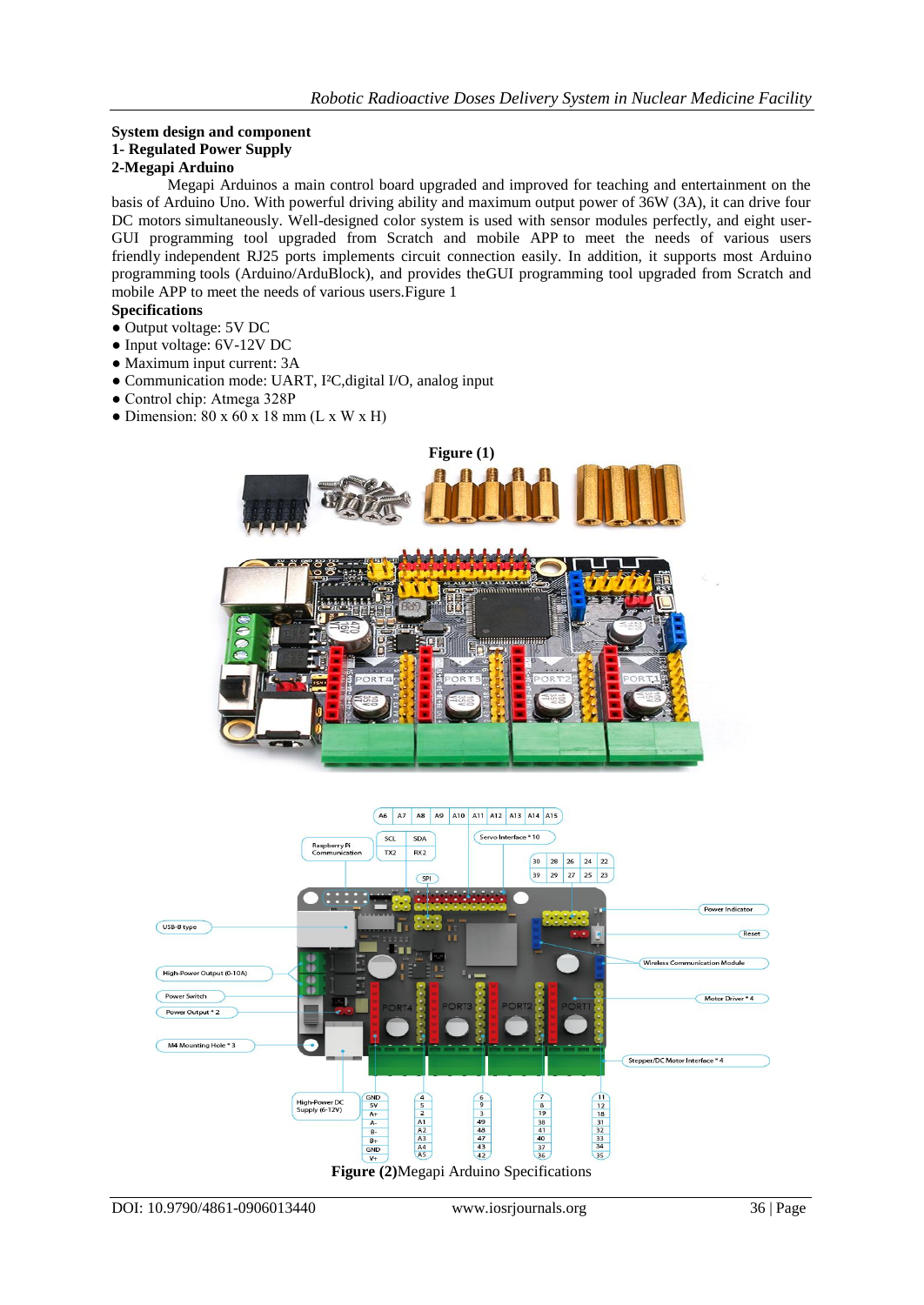| Color | <b>Function</b>                                                                                                      | Module using this port                                                                                          |  |
|-------|----------------------------------------------------------------------------------------------------------------------|-----------------------------------------------------------------------------------------------------------------|--|
|       | Red means the output voltage is 6-12V,<br>and it is usually connected to the motor<br>driver module of 6-12V voltage | . Me DC Motor Driver<br>. Me Stepper Motor Driver<br>• Me Encoder Motor Driver                                  |  |
|       | Single-digital port                                                                                                  | • Me Ultrasonic Sensor<br>• Me RGB LED                                                                          |  |
|       | Double-digital port                                                                                                  | • Me 7-Segment Display<br>• Me PIR Motion Sensor<br>.Me Shutter Cable<br>• Me Line Follower<br>• Me IR Receiver |  |
|       | Serial port of hardware                                                                                              | .Me Bluetooth Module (Dual Mode)<br>· Me WiFi Module                                                            |  |
|       | Analog signal port                                                                                                   | • Me Light Sensor<br>• Me Potentiometer<br>· Me Joystick<br>• Me 4-Button<br>· Me Sound Sensor                  |  |
|       | PC port                                                                                                              | • Me 3-Axis Accelerometer and<br>Gyro Sensor<br>• Me Compass                                                    |  |

### **Features**

• Four motor driver interfaces for adding encoder motor driver and stepper motor driver, and thus to drive DC motors, encoder motors and stepper motors.

• One wireless communication interface for adding Bluetooth module or 2.4G module.

• Ten servo interfaces which enable the board to drive up to 10 servos at the same time.

• Two high-power MOS driver interface which is able to drive devices with a maximum current of 10A. Maximum current output of DC 5V output port is 3A.

• One Raspberry Pi switch interface (requires manual soldering) to realize 5V to 3.3V serial communication.

# **III. DC Motor Driver**

#### Two 12v motors 250rmp **Overview**

The Me Dual Motor Driver module can drive two DC motors by the onboard RJ25 port with power supply of  $6V-12V$ , and it also has the PWM speed regulation function. The IC used in the module is an efficient, low heat dissipated.

MOSFET with over-current protection function. Its red ID means that it should be connected to the port with red ID.



**Figure (3)** DC Motor Driver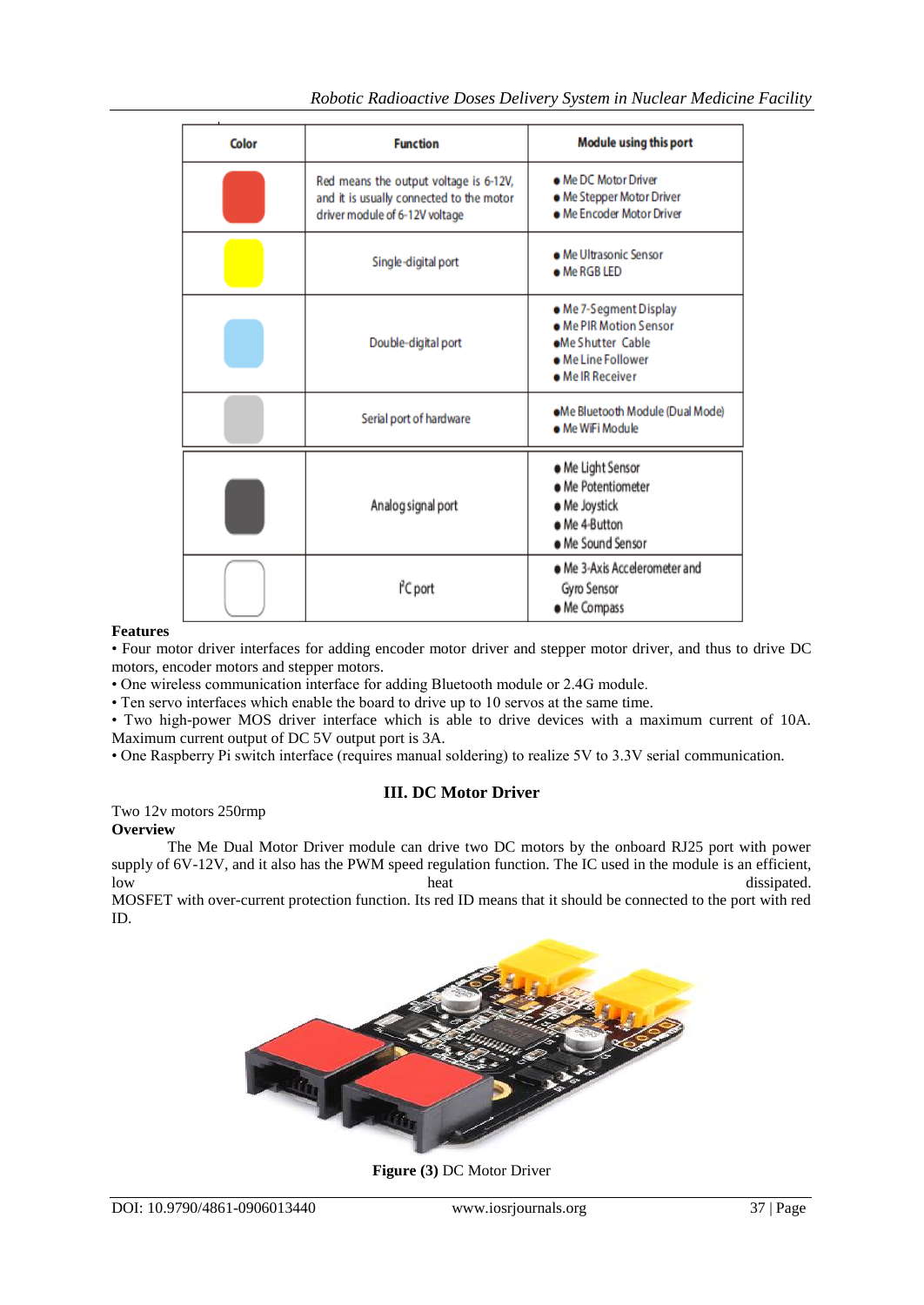# **Technical specifications**

- Operating voltage: 6-12V DC.
- Single channel sustained output current: 1.2A.
- Single channel peak output current: 3.2A.
- Number of motor channels: 2.
- Type of drive motor: DC motor.
- Control mode: 2 I/O (direction and PWM speed regulation).
- $\bullet$  Module size: 56 x 32 x 18 mm (L x W x H).

# **Functional characteristics**

- ●White area of module is the reference area to contact metal beams.
- Equipped with effective MOSFET H-bridge-based motor driver module IC.
- Maximum 1.2A sustained current for each motor (peak value 3.2A).
- Over-current protection (OCP).
- Support Arduino IDE programming and provide runtime library to simplify programming.
- Support mBlock GUI programming, and applicable to users of all ages.
- Adopt RJ25 port for easy connection.
- Provide pin-type port to support most Arduino Baseboards.

## **Pin definition**

The port of Me Dual Motor Driver has four pins, and their functions are as follows: Table 1 DC Motor Driver Pin definition

| No. | Pin   | Function                                  |
|-----|-------|-------------------------------------------|
|     | PWM   | Pulse width modulation (speed regulation) |
|     | DIR   | Direction control                         |
|     | GND   | Grounding                                 |
|     | $V-M$ | Motor power 6~12V (DC)                    |

# **Wiring mode**

• connecting with RJ25

since the port of Me Dual Motor Driver has red ID, you need to connect the port with red ID when using RJ25 port. you can connect it to ports No. 1 and 2 as follows:



4 Line Follower Sensor

Figure (4) Line Follower Sensor

### **Overview**

This module has a potentiometer which can be used to adjust the detection range. The level of Mode pin can be controlled to select the operating mode. When it is in high level, the module can be triggered repeatedly for real-time induction. When it is in low level, the module is in non-repeatable trigger mode. If somebody is moving in the induction range, the module is triggered and maintained for a period of time. In this period, the state will not be interfered whether there is somebody moving in the deduction range.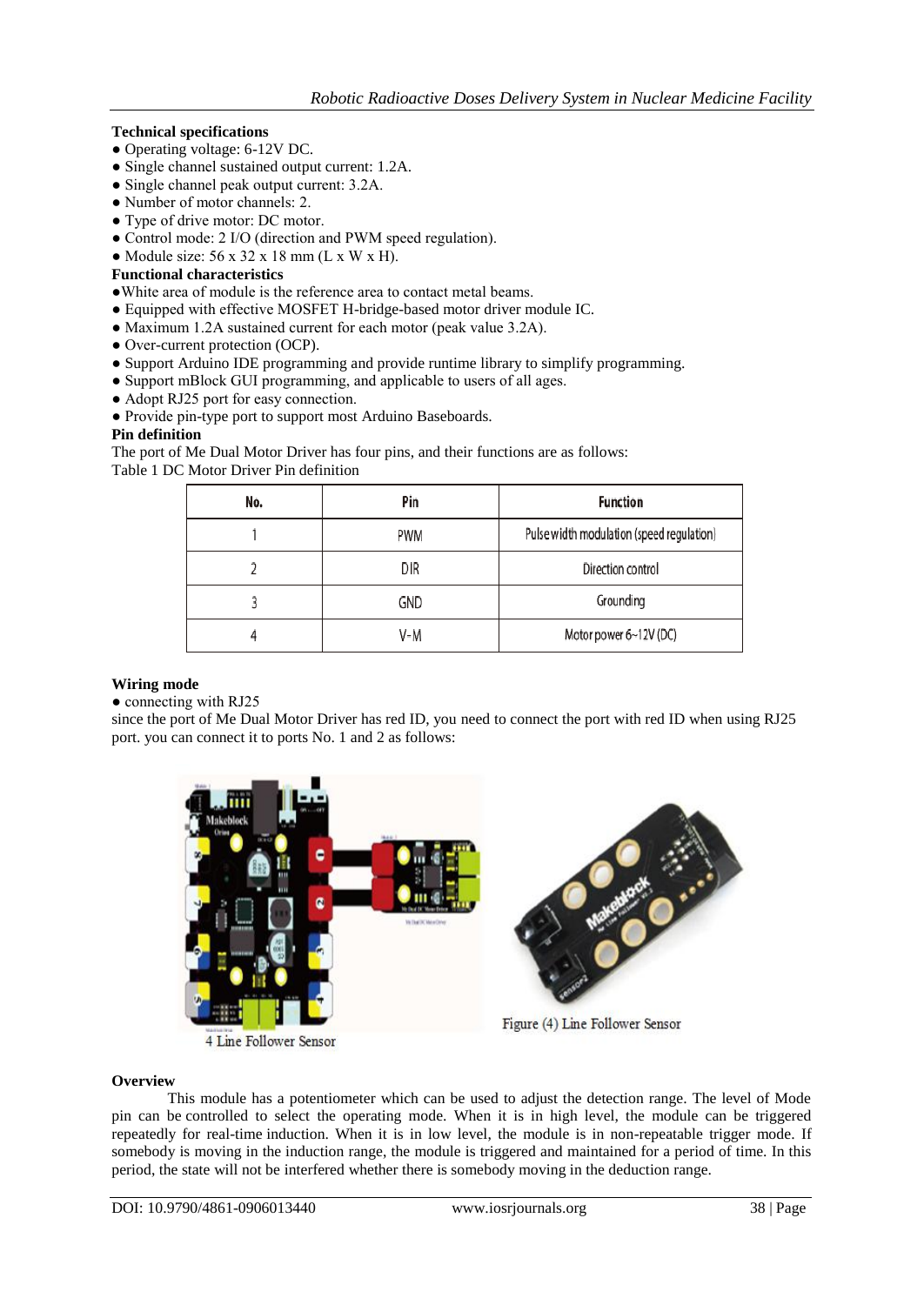## **Technical specifications**

- Operating voltage: 5V DC.
- $\bullet$  Detection range:  $1 \sim 2$ cm.
- $\bullet$  Detection angle: within 120 $^{\circ}$ .
- Control mode: Double-digital port control.
- Module dimension:  $51 \times 24 \times 21$  mm (L x W x H).

### **Functional characteristics**

- ●White area of module is the reference area to contact metal beams.
- Provide two LED indicators for feedback during line-following.
- Anti-reverse protection connecting the power supply inversely will not damage IC.
- Easy to be influenced by natural light, and limited by greatly changed ambient light.
- Support Megapiarduino GUI programming, and applicable to users of all ages.
- Adopt RJ25 port for easy connection.
- Provide pin-type port to support most development boards including Arduino series.

### **Pin definition**

| No. | Pin | <b>Function</b>         |
|-----|-----|-------------------------|
|     | GND | Grounding               |
|     | VCC | Power supply            |
|     |     | Data output of sensor 1 |
|     |     | Data output of sensor 2 |

### **Wiring mode**

●Connecting with RJ25

Since the port of Me Line Follower has blue ID, you need to connect the port with blue ID on Makeblock Orion when using RJ25 port. Taking Makeblock Orion.

as example, you can connect to ports No. 3, 4, 5, and 6 as follows:



# **IV. Results**

The robot has been successfully designed and tested to transport radioactive material through a track drawn on the ground after preparation for the patient to be taken orally. The device can move from the hot lab to the injection room, moving about five meters and can carry up to 7 kg. When it reaches the patient, it waits for five minutes until the radioactive material is swallowed and then returns automatically, it is also possible to use the device in all procedures of treatment in nuclear medicine by different doses in each procedure and by adjusting the motion track as well as the waiting time in each procedure.